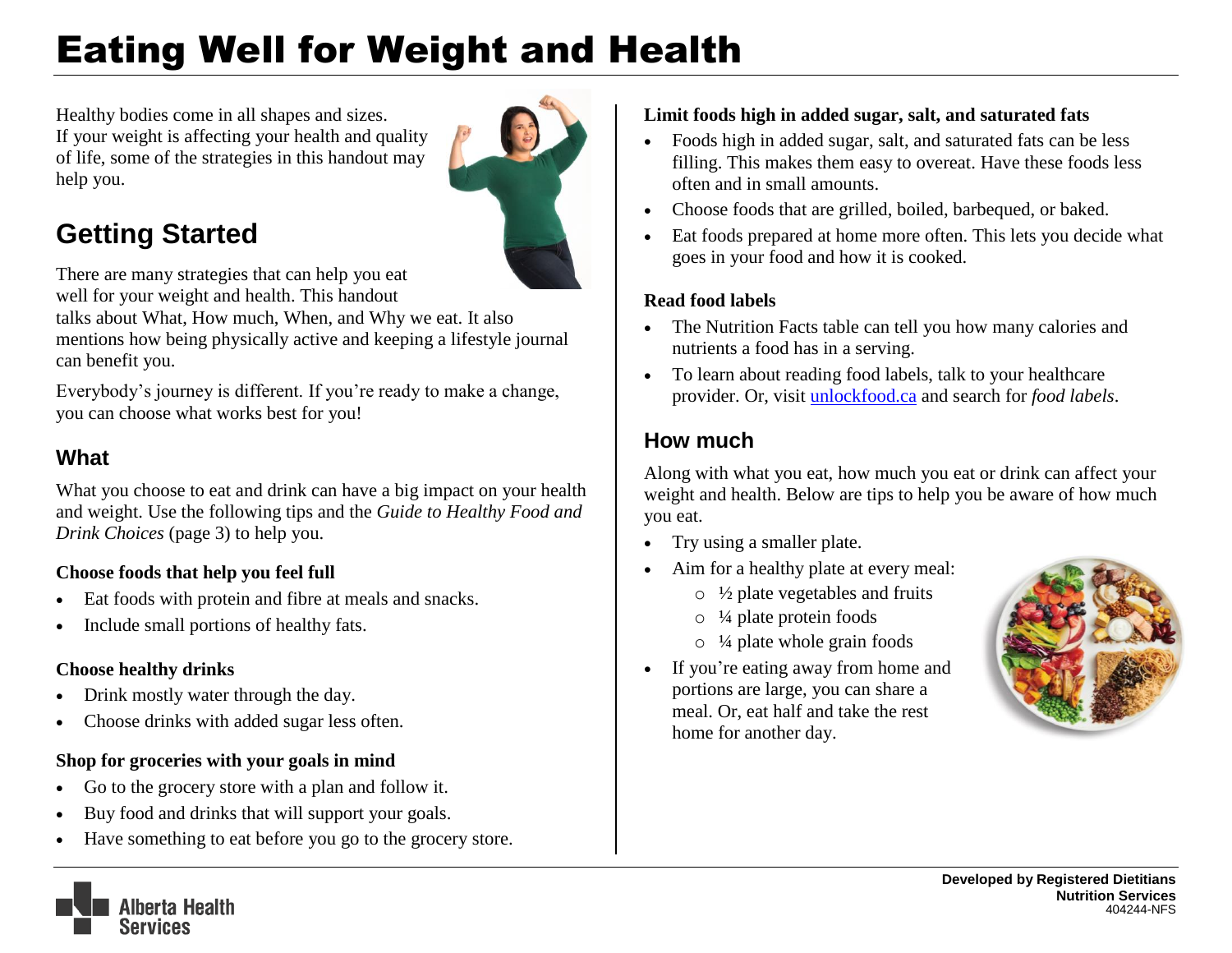#### **When**

When and how often you eat can change day-today. It depends on your daily schedule, stress, emotions, or physical activity. For your weight and health, you may benefit from:



- $\bullet$  eating something within 2 hours of waking up
- spacing what you eat over the day
- not skipping meals or eating too often (grazing)
- considering having snacks, if this helps you manage portions at meals

Some people find eating 3 meals and snacks as needed works well for them.

#### **Why**

Think about the reasons you eat. This can help you be more aware of your food choices and your eating habits. Hunger and appetite are two reasons we eat. Both hunger and appetite can increase when you eat less.

**Hunger** happens when your body needs food. When you start to feel hungry, your stomach may start to growl and you may feel weak, dizzy, or irritable.

Listen to your body's hunger signals. This can help you eat the amount of food your body needs.

**Appetite** is the desire to eat. Appetite can be affected by many things, including emotions (such as boredom, stress, sadness, or happiness), social events, food advertising, or habits. Sometimes these things can cause us to eat more than our body needs.

#### **Tips to manage hunger and appetite:**

 Before you eat, ask yourself if you're hungry, or if you want to eat for other reasons. Is your stomach starting to growl, or are you upset, bored, or tired?



If you're hungry, eat! If you're not hungry, try an activity that helps you listen to how your body is feeling, such as going for a walk or calling a friend.

- Eat slowly, take small bites, and chew your food well. Notice when your stomach feels comfortable and satisfied.
- Eat without distractions so that you notice how your body is feeling. For example, choose to eat at the kitchen table instead of in front of the TV, computer, or while driving.
- Pay attention to your thoughts and self-talk. Think about changing negative thoughts to positive ones. For example, instead of "I'm not allowed to eat that," you can say "I love that food and I'll enjoy it every now and then*.*"

#### **Be active**

Activity is an important part of a healthy lifestyle. Some of the many benefits of activity include: a lower risk of heart disease, having stronger bones and muscles, improved sleep, and improved mental health.

For more information on activity, talk to your healthcare provider or visit [Canada.ca](https://www.canada.ca/en.html) and search for *[Physical Activity Tips for Adults](https://www.canada.ca/en/public-health/services/publications/healthy-living/physical-activity-tips-adults-18-64-years.html)*.

#### **Keep a lifestyle journal**

People who keep a lifestyle journal tend to make lifestyle changes that last. You can choose what to record: the food you eat (what, how much, when, and why), and/or your physical activity. You can also choose how to record, and how often to record. Make a plan that works best for you.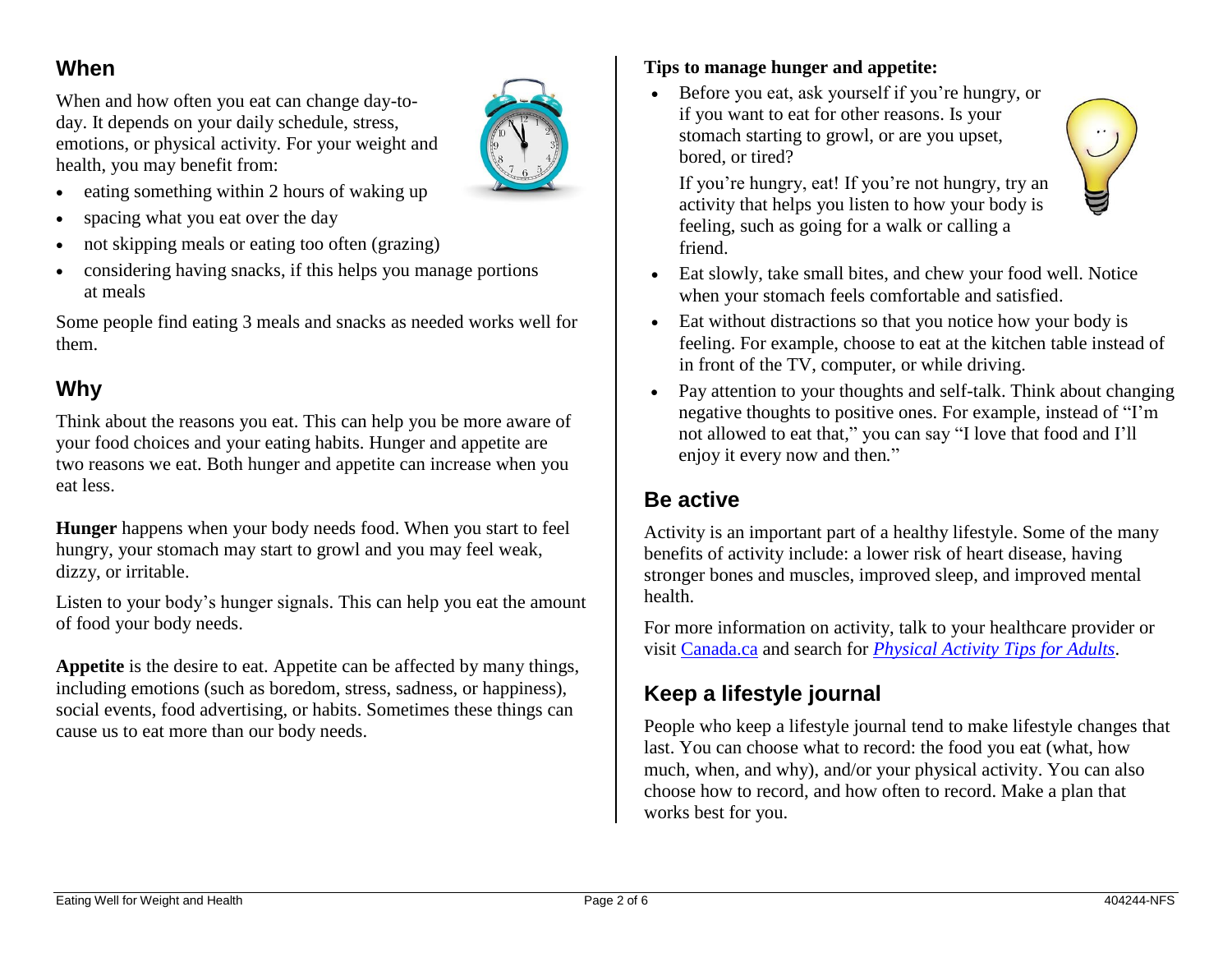## **Guide to healthy food and drink choices**

Below are food lists divided into *Choose more often* and *Choose less often*. The foods in these lists are only examples. The table below tells you how the foods were divided.

| Choose more often                                                   | Choose less often                                                        |
|---------------------------------------------------------------------|--------------------------------------------------------------------------|
| • higher in vitamins and minerals                                   | • lower in vitamins and minerals                                         |
| • higher in protein or fibre                                        | • lower in protein and/or fibre                                          |
| • little or no added sugar, salt (sodium),<br>and/or saturated fats | $\bullet$ higher in added sugar, salt (sodium), and/or<br>saturated fats |

Using the *Choose more often* and *Choose less often* lists in the food tables below can help you make healthy food choices. Eat a variety of healthy foods each day. In each list, you can use the space under *My foods* to write foods that you would normally eat.

#### **Vegetables and fruits**

Aim to make half of your plate vegetables and fruit. Choose a variety of vegetables and fruits each day to help you get enough vitamins, minerals, and fibre. Fresh, frozen, or canned vegetables and fruit can all be healthy choices.

| Choose more often                                                                                                                                                                                                                                                                                                                  | Choose less often                                                                                                                                                                                                                                                                                                                                                 |  |
|------------------------------------------------------------------------------------------------------------------------------------------------------------------------------------------------------------------------------------------------------------------------------------------------------------------------------------|-------------------------------------------------------------------------------------------------------------------------------------------------------------------------------------------------------------------------------------------------------------------------------------------------------------------------------------------------------------------|--|
| canned fruit in water or juice<br>fresh vegetables and fruit<br>frozen vegetables and fruit with<br>dried fruit with little or no<br>little or no added sugar or<br>added sugar<br>low sodium vegetable juice<br>seasonings<br>baked, boiled or roasted potatoes<br>canned vegetables, rinsed or low<br>sodium<br><b>My foods:</b> | frozen vegetables or fruit with<br>canned fruit in syrup<br>added sugar/seasonings<br>• dried fruit with added sugar<br>breaded or fried vegetables<br>100% fruit juice or sugar<br>$\bullet$<br>sweetened fruit-flavoured<br>French fries and hash browns<br>canned vegetables, not rinsed,<br>beverages<br>vegetable juice cocktail<br>high sodium<br>My foods: |  |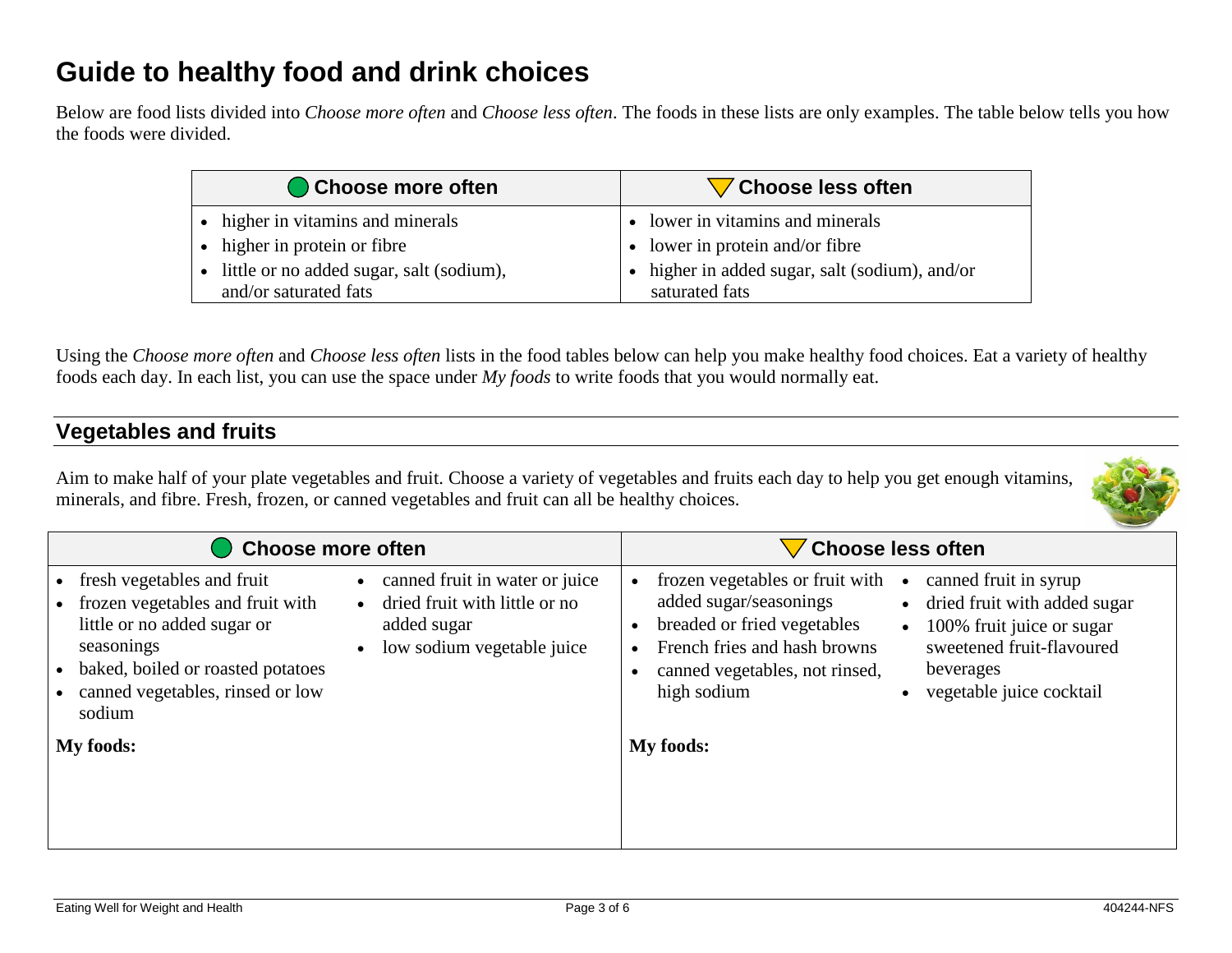#### **Protein foods and drinks**

Include protein foods at every meal and snack to help manage hunger and to get enough protein, vitamins, and minerals. Protein foods from plants also provide fibre, and most are lower in saturated fats than animal protein foods.



| <b>Choose more often</b>                                                                                                                                                                                                                                                                                                                                                                                                                                                                                                                                                                                                                                                                                                                                                                | <b>Choose less often</b>                                                                                                                                                                                                                                                                                                                                                                                                                                                                                                                                                                   |
|-----------------------------------------------------------------------------------------------------------------------------------------------------------------------------------------------------------------------------------------------------------------------------------------------------------------------------------------------------------------------------------------------------------------------------------------------------------------------------------------------------------------------------------------------------------------------------------------------------------------------------------------------------------------------------------------------------------------------------------------------------------------------------------------|--------------------------------------------------------------------------------------------------------------------------------------------------------------------------------------------------------------------------------------------------------------------------------------------------------------------------------------------------------------------------------------------------------------------------------------------------------------------------------------------------------------------------------------------------------------------------------------------|
| • pulses: beans, lentils, chickpeas,<br>unflavoured fortified soy<br>$\bullet$<br>peas, dried or canned, low<br>beverages<br>sodium, rinsed<br>unflavoured milk, less<br>$\bullet$<br>than $2%$<br>• soy foods: edamame, soy nuts<br>• vegetarian meat substitutes,<br>cheese, less than 20% M.F.<br>made with soy or pea protein<br>cottage or ricotta cheese,<br>• eggs or liquid egg whites<br>$1-2\%$ M.F.<br>• fish and shellfish, fresh or<br>yogurt<br>$\bullet$<br>canned in water<br>kefir or yogurt drinks with<br>$\bullet$<br>lean meat, trimmed: beef, pork,<br>little or no added sugar<br>lamb, bison, moose, venison<br>smoothies, homemade without<br>• skinless poultry: chicken, turkey,<br>juice and little or no added<br>duck, goose<br>sugar<br><b>My foods:</b> | canned baked beans<br>meat, fish, or poultry with store-<br>bought coatings (breaded,<br>processed meats: bologna,<br>battered)<br>salami, ham, bacon, sausage,<br>flavoured milk or soy beverages<br>hotdogs<br>with added sugar<br>regular ground beef or pork<br>milk, more than 2%<br>marbled/untrimmed meat:<br>beef, pork, lamb, veal, bison<br>cheese, more than 20% M.F.<br>$\bullet$<br>poultry with skin: chicken,<br>cottage or ricotta cheese, more<br>turkey, duck, goose<br>than 2% M.F.<br>canned chicken or ham<br>kefir or yogurt drinks with<br>added sugar<br>My foods: |
| $M.F. = Milk Fat$                                                                                                                                                                                                                                                                                                                                                                                                                                                                                                                                                                                                                                                                                                                                                                       |                                                                                                                                                                                                                                                                                                                                                                                                                                                                                                                                                                                            |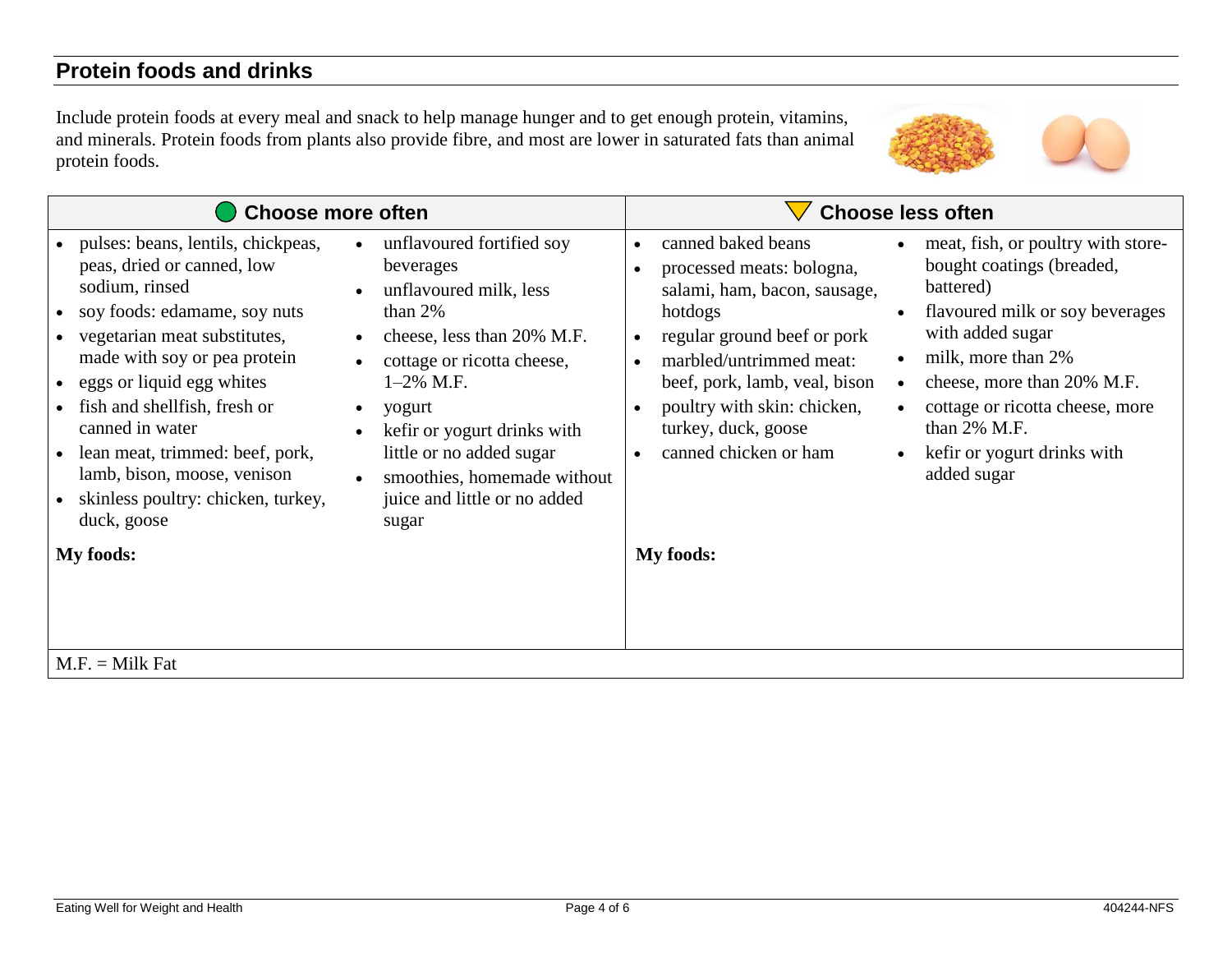#### **Grain foods**

Choose whole grain foods with little or no added sugar. Whole grain foods have important nutrients such as fibre, vitamins, and minerals.



| Choose more often                                                                                                                                                                                                                                                                                                               | <b>Choose less often</b>                                                                                                                                                                                                                                                                                                                     |  |
|---------------------------------------------------------------------------------------------------------------------------------------------------------------------------------------------------------------------------------------------------------------------------------------------------------------------------------|----------------------------------------------------------------------------------------------------------------------------------------------------------------------------------------------------------------------------------------------------------------------------------------------------------------------------------------------|--|
| whole grain foods: bread, naan,<br>unsweetened, whole grain<br>$\bullet$<br>hot or cold cereal<br>pita, tortilla, roti<br>brown or wild rice<br>air popped popcorn without<br>$\bullet$<br>toppings or with low sodium<br>bulgur, millet, quinoa, barley<br>seasonings<br>whole grain pasta<br>whole grain, low sodium crackers | white grain foods: bread,<br>tortilla chips<br>$\bullet$<br>naan, pita, tortilla, roti<br>baked goods: danishes, donuts,<br>white rice<br>pies, cakes, croissants, store-<br>bought muffins, cookies<br>white pasta or noodles<br>white crackers<br>regular microwave popcorn or<br>theatre popcorn<br>high sugar and/or low<br>fibre cereal |  |
| <b>My foods:</b>                                                                                                                                                                                                                                                                                                                | My foods:                                                                                                                                                                                                                                                                                                                                    |  |

#### **Oils and fats**

Include small amounts of healthy fats from the *Choose more often* list every day to help lower your risk of heart disease.



| <b>Choose more often</b>                                                                                                                                                                                                                                                       |                                                                                                                                               | <b>Choose less often</b>                                                                                                                                                                                                                                                                                                             |  |
|--------------------------------------------------------------------------------------------------------------------------------------------------------------------------------------------------------------------------------------------------------------------------------|-----------------------------------------------------------------------------------------------------------------------------------------------|--------------------------------------------------------------------------------------------------------------------------------------------------------------------------------------------------------------------------------------------------------------------------------------------------------------------------------------|--|
| unsaturated oils: olive, canola,<br>peanut, sesame, soybean, corn,<br>$\bullet$<br>safflower, sunflower, avocado<br>$\bullet$<br>non-hydrogenated margarine<br>light cream, less than 10% M.F.<br>nut/seed butters: peanut, almond,<br>$\bullet$<br>tahini<br><b>My foods:</b> | unsalted nuts and seeds<br>avocado<br>salad dressing, yogurt-based<br>or oil and vinegar<br>sour cream, 5% M.F. or less<br>light cream cheese | regular cream cheese<br>saturated oils: palm,<br>meat drippings or gravy<br>coconut<br>mayonnaise<br>butter<br>coconut milk<br>cream, 10% M.F or more:<br>nut/seed butters with added<br>half and half, whipping<br>sugar, such as hazelnut<br>cream<br>chocolate spread<br>creamy salad dressing<br>regular sour cream<br>My foods: |  |
|                                                                                                                                                                                                                                                                                |                                                                                                                                               |                                                                                                                                                                                                                                                                                                                                      |  |